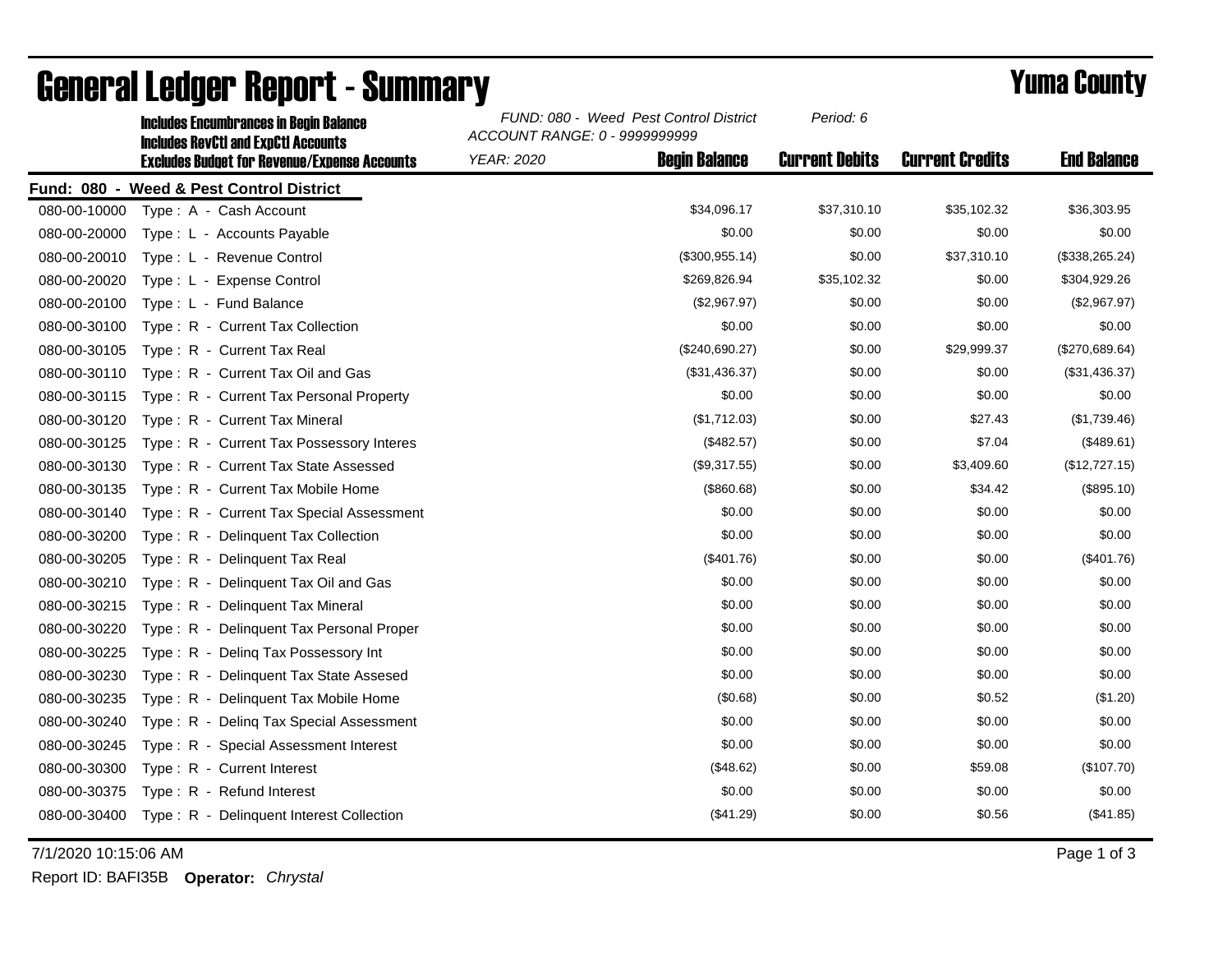|                                    | <b>Includes Encumbrances in Begin Balance</b><br>Includes RevCtI and ExpCtI Accounts<br>Excludes Budget for Revenue/Expense Accounts |                                          | FUND: 080 - Weed Pest Control District<br>ACCOUNT RANGE: 0 - 9999999999 |                             | Period: 6             |                                  |                    |
|------------------------------------|--------------------------------------------------------------------------------------------------------------------------------------|------------------------------------------|-------------------------------------------------------------------------|-----------------------------|-----------------------|----------------------------------|--------------------|
|                                    |                                                                                                                                      |                                          | <i>YEAR: 2020</i>                                                       | <b>Begin Balance</b>        | <b>Current Debits</b> | <b>Current Credits</b>           | <b>End Balance</b> |
| <b>Fund: 080</b><br>$\blacksquare$ | <b>Weed &amp; Pest Control District</b>                                                                                              |                                          |                                                                         |                             |                       |                                  |                    |
| 080-00-30500                       | Type: R - Miscellaneous Collections                                                                                                  |                                          |                                                                         | (\$188.42)                  | \$0.00                | \$0.00                           | (\$188.42)         |
| 080-00-31305                       | Type: R - Wildlife Impact Assistance                                                                                                 |                                          |                                                                         | \$0.00                      | \$0.00                | \$184.47                         | (\$184.47)         |
| 080-00-31310                       | Type: R - DOI-PILT PAYMENT                                                                                                           |                                          |                                                                         | \$0.00                      | \$0.00                | \$73.31                          | (\$73.31)          |
| 080-00-32100                       | Type: R - Transfers In                                                                                                               |                                          |                                                                         | \$0.00                      | \$0.00                | \$0.00                           | \$0.00             |
| 080-00-33000                       | $Type: R - Auto Tax B Collection$                                                                                                    |                                          |                                                                         | (\$11,746.24)               | \$0.00                | \$2,109.56                       | (\$13,855.80)      |
| 080-00-33100                       | Type: R - Auto Tax A & F Collection                                                                                                  |                                          |                                                                         | (\$4,028.66)                | \$0.00                | \$1,404.74                       | (\$5,433.40)       |
| 080-00-33407                       | Type: R - PCAC                                                                                                                       |                                          |                                                                         | \$0.00                      | \$0.00                | \$0.00                           | \$0.00             |
| 080-00-49100                       | Type $: X - T$ reasurer Fees                                                                                                         |                                          |                                                                         | \$8,551.62                  | \$1,006.15            | \$0.00                           | \$9,557.77         |
| 080-00-49401                       | Type: X - Transfer Out                                                                                                               |                                          |                                                                         | \$0.00                      | \$0.00                | \$0.00                           | \$0.00             |
| 080-00-49500                       | Type: X - Checks Written / ACH Transfer                                                                                              |                                          |                                                                         | \$261,275.32                | \$34,096.17           | \$0.00                           | \$295,371.49       |
|                                    |                                                                                                                                      | Fund: 080 - Weed & Pest Control District |                                                                         | (\$31,128.20)<br>Totals :   | \$107,514.74          | \$109,722.52                     | (\$33,335.98)      |
|                                    |                                                                                                                                      | <b>Total Fund Revenues:</b>              | \$37,310.10                                                             | <b>Total Fund Expenses:</b> | \$35,102.32           | <b>Net Revenue Over Expense:</b> | \$2,207.78         |

## General Ledger Report - Summary **Example 2018** Yuma County